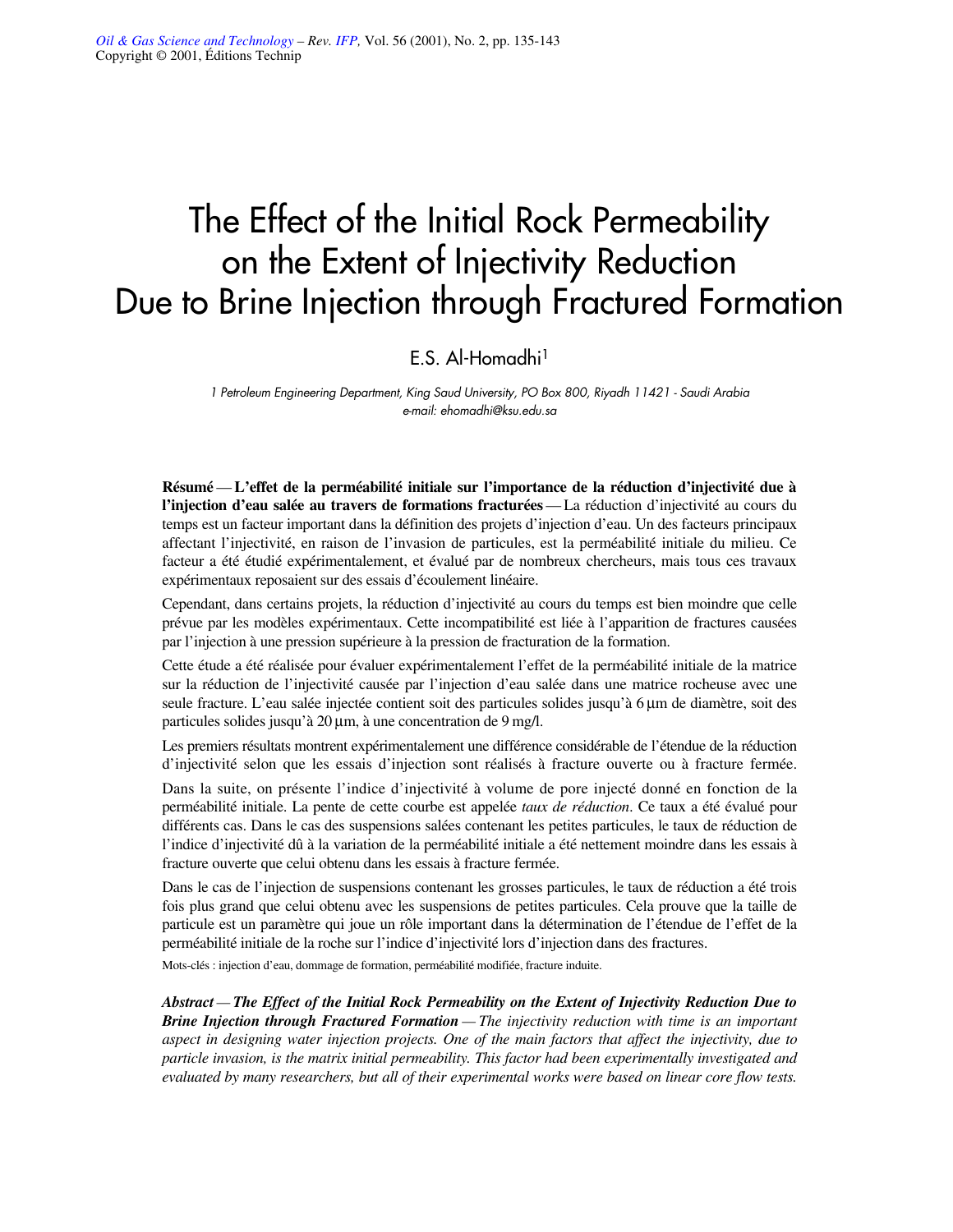*However, in some field injection projects, there was a much less reduction in the injectivity with time than what was predicted by the experimental models. This incompatibility was related to the induction of fractures caused by injection at a pressure higher than the formation fracturing pressure.*

*This study was conducted to investigate experimentally the effect of the matrix initial permeability on the extent of injectivity reduction caused by brine injection through a rock matrix with a single fracture. The injected brine contained solid particles less than 6* µ*m or less than 20* µ*m in size at a concentration of 9 mg/l.*

*The early results show experimentally the huge difference in the injectivity reduction extent between flow tests carried out with closed and open fracture injection.*

*Then, the results are presented as an injectivity index at a certain injected pore volume* versus *initial permeability. The slope of this relation is called* reduction rate*. This rate was evaluated for different cases. For the case of brine suspensions that contain small particles, the reduction rate of the injectivity index due to initial permeability variation in the case of open fracture tests was much less than that of the closed fracture tests.*

*For the case of fracture injection of the large particles suspensions, the reduction rate was threefold higher than that of the small particles suspension. This proves that the particle size factor has an important role in determining the extent of the initial rock permeability effect on the injectivity index in fracture injection.*

*Keywords: water injection, formation damage, permeability alteration, induced fractures.*

# **INTRODUCTION**

The rock matrix plugging extent, caused by brine flow through a porous medium, depends on:

- the size and concentration of solid particles contained in this brine;
- the pore-size distribution, porosity, and permeability of the porous medium;
- the nature of the interaction of the particles and the injected fluid with the rock materials and pore fluids;
- the flow velocity of the injected brine;
- the geometry of the injection system.

All of these factors have been studied by many researchers for many years and they came out with many conclusions. The effect of the initial matrix permeability is one of the main factors that were given big attention in literature.

Vetter *et al.* (1987) studied the damaging effect of brine flow through a porous medium having an initial permeability less than 200 mD. They concluded that if injected brine is filtered down to the lowest particle size, particles will still be deposited in the rock matrix if its permeability is in the order of 100 and even 200 mD.

Van Velzen and Leerlooijer (1992) carried out a set of linear and radial core flow experiments, using various particle sizes suspensions, to evaluate the effect of the particle/pore size ratio on permeability impairment (where pore size can be taken as a representative of initial rock permeability). For inflow velocity above 10 cm/min, they confirmed the generally accepted 1/3-1/7 rule giving the particle/pore size ratio for internal cake formation.

Todd *et al.* (1984) demonstrated local permeability impairment as a function of injected particles size and rock properties. They pointed out that initial permeability or pore size are not simple criteria for explaining the degree of damage to the cores. Shape and surface characteristics may also play an important role in trapping mechanisms.

Roque *et al.* (1995) experimentally demonstrated the different phases in the progressive plugging of a sandstone porous medium, of different permeabilities, subjected to the injection of particle suspensions. One of their conclusions is that for nearly the same pore throat size of  $17 \mu m$ , increasing the injected particles size from 0.8 to 2.35 µm causes an early and sharp loss in permeability.

Eleri and Ursin (1992) investigated the pressure profile for three different classes of porous medium having different initial permeabilities injected with 5 µm particle suspensions. Pressure trends show an early and rapid pressure build-up in the case of medium-permeability core, near vertical for lowpermeability core, and a very low pressure increase for the case of high-permeability core.

Ershaghi *et al.* (1986) measured injectivity losses on a small scale duration, radial flow injection and demonstrated the dependency of the half life on both the rock initial permeability and particle-size distribution. By measuring particle counts in the effluents, they observed that for lowpermeability core most of the small pores were invaded and bridged by fine particles, whereas for high-permeability core, because of blockage of small pores, larger pores were still transmitting a considerable number of particles.

Pautz *et al.* (1989) classified the results of their core flood tests by the ratio of invading particle size to the square root of initial permeability. They indicated that using an average particle size to the square root of permeability ratio around or less than 1/5 is appropriate for least damage.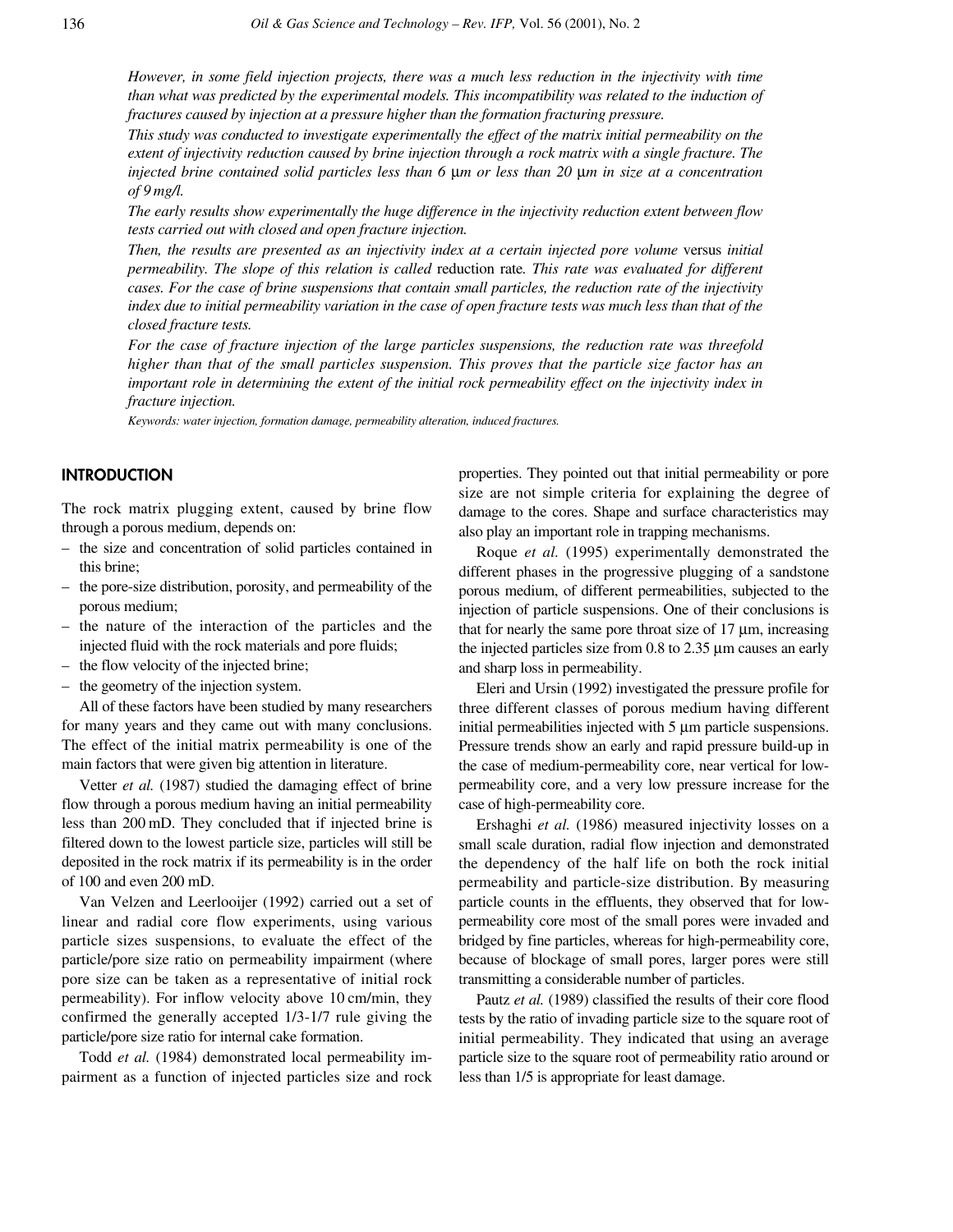All the above studies were experimental core flow tests. In field tests, however, injectivity losses, when observed, occur over periods of weeks to months, and are inconsistent with the results of core flood studies. Simpson and Paige (1991) stated that no decline in well injectivity was observed throughout a six weeks' field injection trial. This was explained by fracturing and other forms of deformation caused by the injection process.

Fracturing increases injectivity, and creates a large sandface area, which takes a much longer time to plug. In some circumstances, fractures are capable of extension to create a new sand-face and maintain injectivity in response to any plugging which does occur.

Fracturing of water injection wells was studied and discussed by many authors, but a very few experimental works were carried out to simulate such a field case. One of the extended attempts to experimentally simulate such a case was carried out by Al-Homadhi (1998) at Heriot-Watt University. In his work an experimental fracture model was designed and constructed. The results were used to predict a simple mathematical model to simulate the damage extent for many injected brines having different compositions.

However, in this extensive study of fractured systems, the effect of matrix initial permeability variation on the injectivity decline extent due to brine injection, containing particles of constant size and concentration, was not studied, although he recommended studying such an important effect.

This paper contains an experimental work, which confirms the previous experimental work on the effect of the initial permeability on the damage extent in normal injection systems (closed fracture systems), and contains first-time experimental results of the effect of the initial permeability on the matrix damage extent in open fracture systems.

# **1 OBJECTIVES OF THIS STUDY**

The general objective of this work is to quantify the effect of fracture initiation on the injectivity index *versus* initial permeability variation by:

- observing the injectivity reduction profile in the two systems (open and closed fracture injection systems) caused by pore plugging;
- measuring the reduction rate of the injectivity index due to initial rock permeability variation for the two systems;
- investigating the effect of the size of the particles contained in the injected brine, and of the number of injected pore volumes on the reduction rate value.

# **2 EXPERIMENTAL DESIGN**

20 cm long by 6 cm wide Berea sandstone slices with 1.5 cm thickness were cut, then these samples were fractured along their length into two halves. These samples have an average porosity of 16%.

To simulate open fracture injection, these two halves were separated by a 0.5 mm spacer, the injection was directed along the fracture inlet and the production was collected along the sandstone sides and at the fracture end *(Fig. 1)*. For the simulation of closed fracture injection, these two halves were pressed together to form one unit, the injection was directed through the  $6 \times 1.5$  cm face and the production through the opposite face while no flow was allowed through the sandstone sides. For both cases, no flow was allowed through the upper and lower sandstone faces.

The no-flow boundaries were glued into thick plastic sheets by araldite resin, and to prevent any fluid bypass a confining pressure was applied on these surfaces.



Top and side cross-sections through the open fracture system model.

# **2.1 Flow Rate**

The injection rate was held constant, around 3.6 cc/s, which is equivalent to a 2000  $\text{m}^3$ /d or 13 000 bbl/d injection through a wellbore of 17.78 cm in diameter and 10.065 m formation thickness.

The flow velocity through the sandstone matrix for the case of closed fracture injection was 0.4 cm/s. For the case of open fracture injection, the flow velocity through the rock matrix was 0.024-0.058 cm/s.

# **2.2 Injected Fluid**

The injected fluid was a 3.5% NaCl brine solution containing alumina particles with a concentration of 9 mg/l.

Two groups of alumina particles were used:

- the small particles group had a distribution of 0.1-6 µm with  $80\%$  of the particles being less than 3  $\mu$ m in size;
- the large particles group had a distribution of  $0.1$ -20  $\mu$ m with 80% of the particles being less than 8  $\mu$ m in size.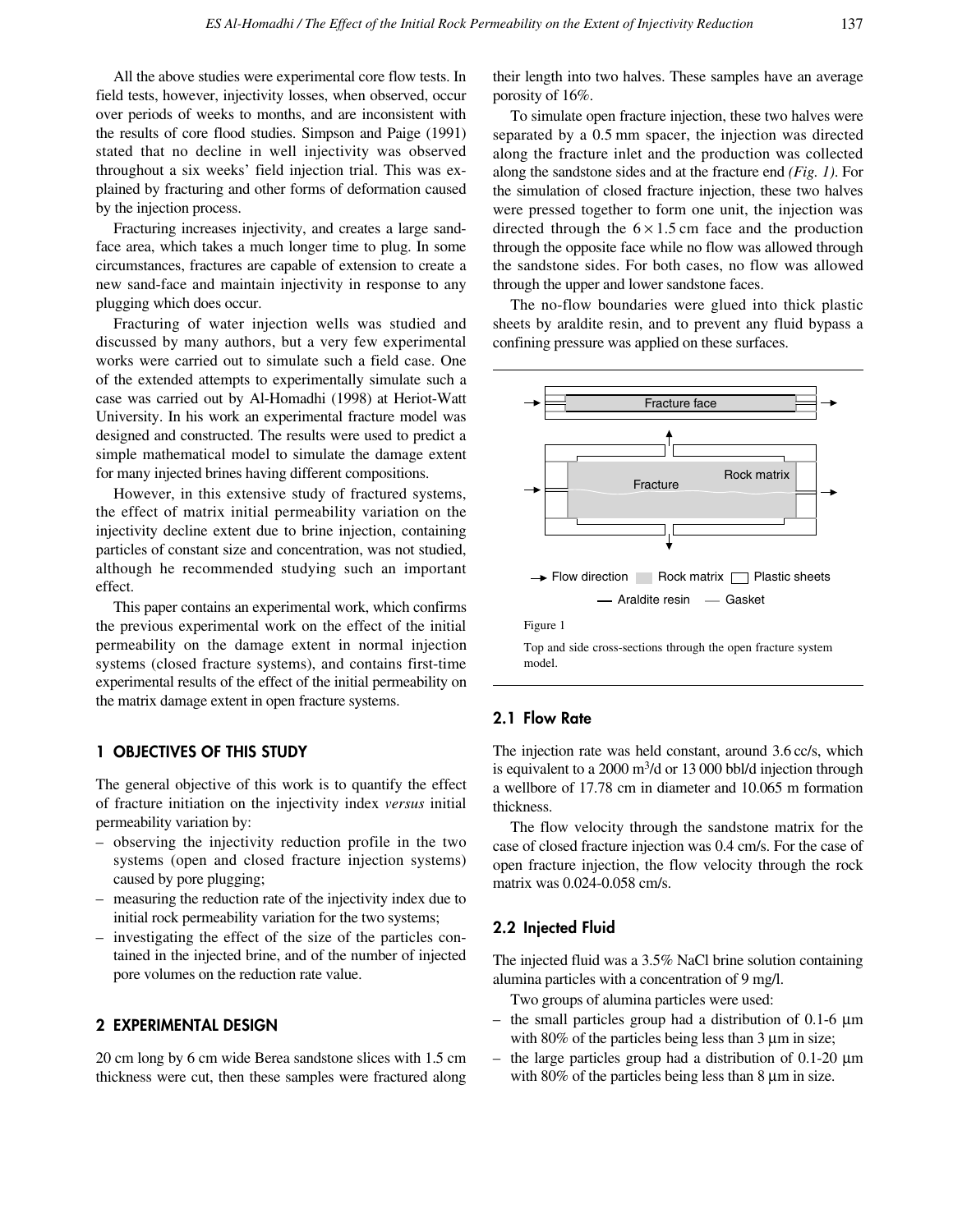These two particles groups and their concentration were chosen to be compatible with the reported downhole injected water quality in actual injectors. Hsi and Strassner (1990) reported particle-size analysis of Prudhoe injected seawater. Nearly 84% of the particles were less than 3  $\mu$ m in size with a wide particle-size distribution from 0 to 10 µm. Clifford *et al.* (1991) reported particle-size analysis of Prudhoe and Ula on a downhole injected with produced water. Nearly 98% of the particles were less than  $8 \mu m$  in size with a wide particlesize distribution from 0 to 16  $\mu$ m. Also, they reported a downhole particle concentration of less than 8 ppm.

To enhance particle dispersion, the particle suspension was placed in an ultrasonic path before it was added to the bulk brine solution.

A circulation pump was connected to the main injection tank to keep the particles suspended and well dispersed within the aqueous phase *(Fig. 2)*.



# **2.3 Injectivity Test**

At the start of each test, the sandstone sample was vacuumed and saturated with filtered salt water. Then, the initial permeability was measured by flowing filtered salt water through the sample and applying Darcy's law.

When brine injection was initiated, pressure drop started to increase due to particle invasion.

# **2.3.1 For the Case of Open Fracture Injection**

Pressure drop equals the average gauge pressure at the fracture face, as sandstone sides were kept at atmospheric pressure. The average pressure was measured by knowing the pressure drop along the fracture. The flow rate equals the total collected flow rates through the sandstone two lateral side outlets.

This system simulates the actual fractured near-wellbore condition (the first 20 cm adjacent to the well wall), and not the flow conditions at the fracture tip.

#### **2.3.2 For the Case of Closed Fracture Injection**

As most of matrix damage occurs within the first few centimeters near the injection face, and as the flow path in the open fracture was only 3 cm (which equals half width of the fractured rock), only pressure drop across the first 3 cm was taken into account and used to calculate injectivity.

## **3 RESULTS AND DISCUSSION**

# **3.1 Particle-Size Analysis**

The studied case in this paper represents an injection of low particle concentration suspensions. No external cake was observed on the open fracture face or on the closed fracture flow surface.

Table 1 shows particle analysis of the fracture outlet flow. For the first size distribution, the mean size  $(D_F)$  increased from 1.7 µm to reach the same size as the injected particles at the end of tests. The  $C_F/C_0$  (fracture outlet flow particle concentration/injected particles initial concentration) was between 0.8 and 1. For the second size distribution, the mean size increased from 3  $\mu$ m to reach 4.5  $\mu$ m at the end of tests. And the  $C_E/C_0$  was between 0.6 and 0.93.

TABLE 1

Particles mean size and concentration analysis of the fracture outlet flow

| Mean size<br>of the injected<br>particles $(\mu m)$ | Particles mean<br>size of the open<br>fracture outlet<br>flow, $D_F(\mu m)$ | Particle concentration<br>of the open fracture<br>outlet flow/initial<br>concentration, $C_F/C_0$ |
|-----------------------------------------------------|-----------------------------------------------------------------------------|---------------------------------------------------------------------------------------------------|
| 2.3                                                 | $1.7 - 2.3$                                                                 | $1-0.8$                                                                                           |
|                                                     | $3 - 4.5$                                                                   | $0.93 - 0.6$                                                                                      |

The particles at the fracture outlet had lower mean size and concentration than the injected particles. This indicates that particles (sometimes with larger mean size) in a concentration higher than the injected flow are directed toward the fracture face and into the rock matrix. This makes the open fracture system have the same chance (probability) of undergoing the same matrix damage mechanisms as the closed fracture system. Furthermore, and due to the very low flow velocity through the rock matrix, the matrix in the open fracture system may receive a higher damage than the matrix in the closed fracture system. This can be clearly seen from the results of the outlet flow size analysis in the two systems. In the open fracture, the  $C_s/C_0$  (lateral flow particle concentration/injected particles initial concentration) was less than 0.35, while in the closed fracture the  $C/C<sub>0</sub>$ (closed fracture effluent particle concentration/injected particles initial concentration) was between 0.6 and 0.75 *(Table 2)*.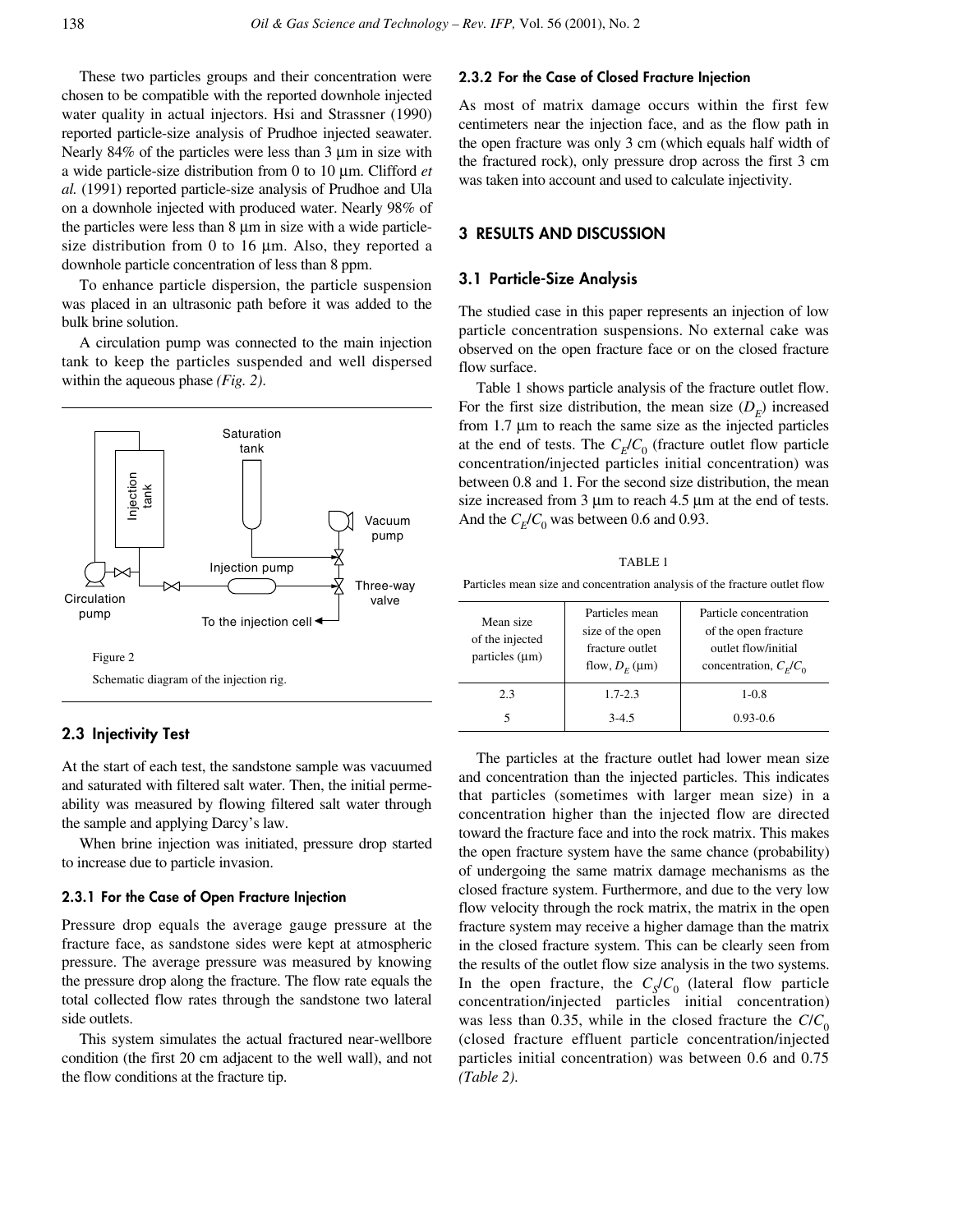| Mean size<br>of the injected<br>particles $(\mu m)$ | Particles mean size<br>of the side outlet flow<br>in open fracture, $D_{\rm c}$ (µm) | Particle concentration<br>of the side outlet flow<br>in open fracture/initial<br>concentration, $C_{\rm g}/C_0$ | Particles mean size<br>of the outlet flow<br>in closed fracture.<br>$D$ (um) | Particle concentration<br>of the outlet flow in<br>closed fracture/initial<br>concentration, $C/C_0$ |
|-----------------------------------------------------|--------------------------------------------------------------------------------------|-----------------------------------------------------------------------------------------------------------------|------------------------------------------------------------------------------|------------------------------------------------------------------------------------------------------|
| 2.3                                                 | $0.4 - 2.3$                                                                          | $0 - 0.25$                                                                                                      | 1.74-1.9                                                                     | $0.6 - 0.66$                                                                                         |
|                                                     | $3-4.5$                                                                              | $0 - 0.35$                                                                                                      | $4 - 4.6$                                                                    | $0.64 - 0.75$                                                                                        |

TABLE 2

Particles mean size and concentration analysis of the outlet flow through the rock matrix

In the open fracture system, the  $C_s/C_0$  of the lateral outlet flow for the case of small particles (first distribution) injection was nearly similar to that of the large particles (second distribution). This may lead us to believe that (for the two distributions) the matrix has already passed through the same damage mechanisms *(Table 2)*. The low flow velocity through the rock matrix in the open fracture system gives a weak driving force, which can drive and distribute small particles (first distribution) deep into the rock. But this weak driving force cannot effectively drive and distribute the large particles (second distribution). This leads in the case of the second distribution to large particles accumulation within the rock matrix close to the fracture face and consequently to a higher flow resistance.

#### **3.2 Injectivity Loss in the Two Systems**

Figures 3 and 4 show plots of injectivity loss *versus* pore volume injected for the two systems. The number of pore volume injected in the case of open fracture was calculated using the total outlet flow rate on the lateral sides only. The value of this flow rate depends on the initial permeability of the sandstone.

At the start of injection, the injectivity of the open fracture system was nearly six times higher than that of the closed fracture system. After injecting 2000 pore volumes, this difference increased to nearly nine times *(Figs. 3 and 4)*. This occurred though the flow area of the open fracture injection (fracture face) was only 6.7 times larger than that of the closed fracture injection system, and though the flow velocity (through the rock matrix) in the closed fracture injection was ten times higher than that of the open fracture injection.

The difference in the injectivity between the two systems is due to the difference in the flow area and flow velocity. In the open fracture injection, the large flow area enhanced the injectivity, whereas the very low flow velocity may cause some reduction in the injectivity (as the driving force, which drives the solid particles deep into the rock matrix, is very small).

In open fracture systems, the large particles could cause much more pore bridging than small particles. The very low flow velocity resulted in a very weak driving force, which could only drive small particles deep into the matrix and spread the damage loss on the whole matrix pore volume. This reduced its effect on the injectivity. This driving force may not efficiently drive the large particles deep enough into







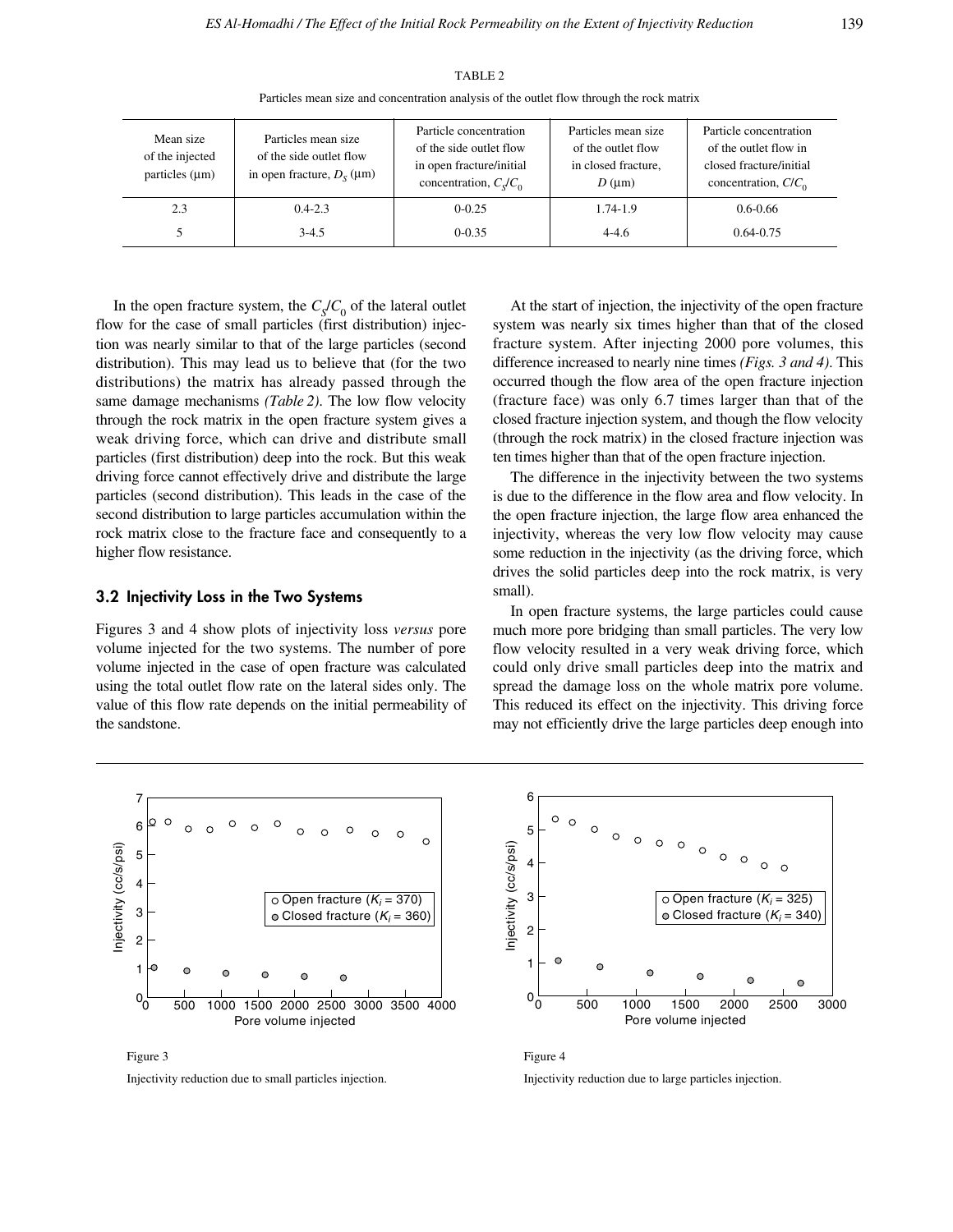the rock matrix, which resulted in their accumulation within the matrix close to the fracture face and accordingly caused a higher loss in the injectivity.

# **3.3 Effect of Initial Permeability on Injectivity Trend**

Figure 5 represents the injectivity loss in the open fracture system, caused by the small particles brine suspension, for two rock samples having different initial permeabilities. Permeability variation has a minimal effect on injectivity trend through the first 500 injected pore volumes. Increasing the injected pore volumes results in a small difference in the injectivity index between the two rock samples.

Figure 6 represents the injectivity loss in the open fracture system, caused by the large particles suspension, for two rock samples having different initial permeabilities. The difference in the injectivity loss between the two rock samples was



Figure 5

Injectivity index *versus* injected pore volumes for the small particles injection through open fracture systems.



Figure 7

Injectivity index *versus* injected pore volumes for the small particles injection through closed fracture systems.

obvious at the start of injection, and throughout the whole test duration.

Figures 7 and 8 show the injectivity loss for the closed fracture system. Reducing initial permeability in the closed fracture system causes higher reduction in the injectivity index than it does in the open fracture injection system.

These results indicate that for open fracture injection systems, reducing the size of the particles contained in the injected brine to less than 3 µm (at a concentration of 9 mg/l) insures a good injectivity for a long time and increases the lifetime of the injector.

# **3.4 Injectivity Index** *versus* **Initial Permeability**

The loss in the injectivity due to initial rock permeability variation, at a constant brine particle content and at a certain number of injected pore volumes, will be called *reduction*



Figure 6

Injectivity index *versus* injected pore volumes for the large particles injection through open fracture systems.



#### Figure 8

Injectivity index *versus* injected pore volumes for the large particles injection through closed fracture systems.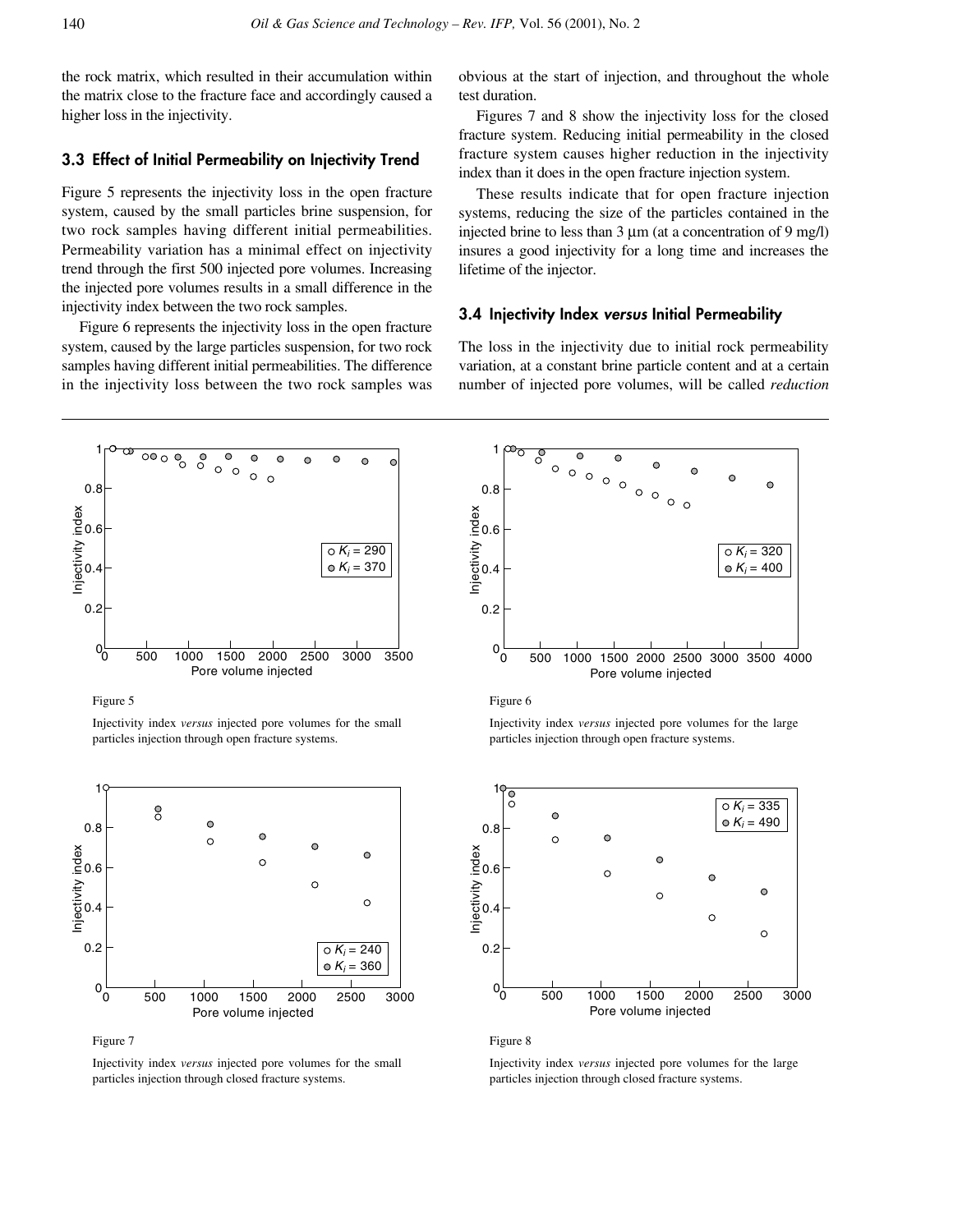*rate*. This rate equals the slope of the injectivity index *versus* initial permeability variation relationship.

The experimental results were presented as an injectivity index at 2000 injected pore volumes *versus* initial permeability *(Figs. 9 and 10)*. Sandstones with initial permeabilities of 200 to 550 mD were used to investigate the reduction rate in the two injection systems.

In general, the reduction rate was higher in the case of large particles injection than it was for the small particles, as can be seen from the slopes in Figures 9 and 10.

Concerning the injection tests of small particles suspensions:

- in open fracture injection systems, initial rock permeability variation had a minor effect on the injectivity index. On the other hand it had a higher effect on the injectivity index in the closed fracture injection system *(Fig. 9)*;
- in the closed fracture injection, the reduction rate was more than three times higher than that of the open fracture injection tests.

Concerning the injection tests of large particles suspensions:

- for the case of open fracture injection, the reduction rate was nearly three times the reduction rate of small particles injection tests;
- for the case of closed fracture injection, the reduction rate was only 20% higher than that of small particles injection tests;
- the reduction rate in the case of open fracture becomes closer to the reduction rate of the closed fracture injection tests.

These results show that the reduction rate in the open fracture injection system is very sensitive to the variation of the injected particles size, whereas the closed fracture injection was less sensitive. For open fracture injection, increasing the injected particles size to the double trebles the effect of initial permeability on the injectivity index (or trebles the reduction rate).

In other words, for the open fracture injection, as the injected particles size increases, the initial permeability effectiveness in reducing the injectivity index increases sharply.

# **3.5 The Variation of Reduction Rate with Pore Volume Injected**

Figures 11 to 14 show the injectivity index *versus* initial permeability variation (reduction rate) after injecting 500 and 2000 pore volumes.

# **3.5.1 Open Fracture Injection Tests**

For the small particles injection, increasing the injected pore volume from 500 to 2000 gave a slight increase in the reduction rate *(Fig. 11)*, whereas for the case of large particles injection, the reduction rate was doubled *(Fig. 12)*.

# **3.5.2 Closed Fracture Injection Tests**

At 500 pore volumes, the reduction rate due to small particles injection was equal to the reduction rate of the open fracture injection at 2000 pore volumes *(Fig. 13)*. The same result was repeated for the large particles injection *(Fig. 14)*.

This proves again the huge difference in the injectivity reduction extent, due to initial permeability variation, between closed and open fracture injection systems as an open fracture system can accommodate larger injected pore volumes without causing a serious injectivity reduction.

The reduction rate is function of injected pore volumes. It increases as injected pore volumes increase. As the injected pore volumes increase, the low initial permeability matrix suffers, due to its smaller pore throat, a higher pore bridging than the high initial permeability matrix.



Figure 9

Injectivity index *versus* initial permeability for the small particles injection tests at 2000 injected pore volumes.



#### Figure 10

Injectivity index *versus* initial permeability for the large particles injection tests at 2000 injected pore volumes.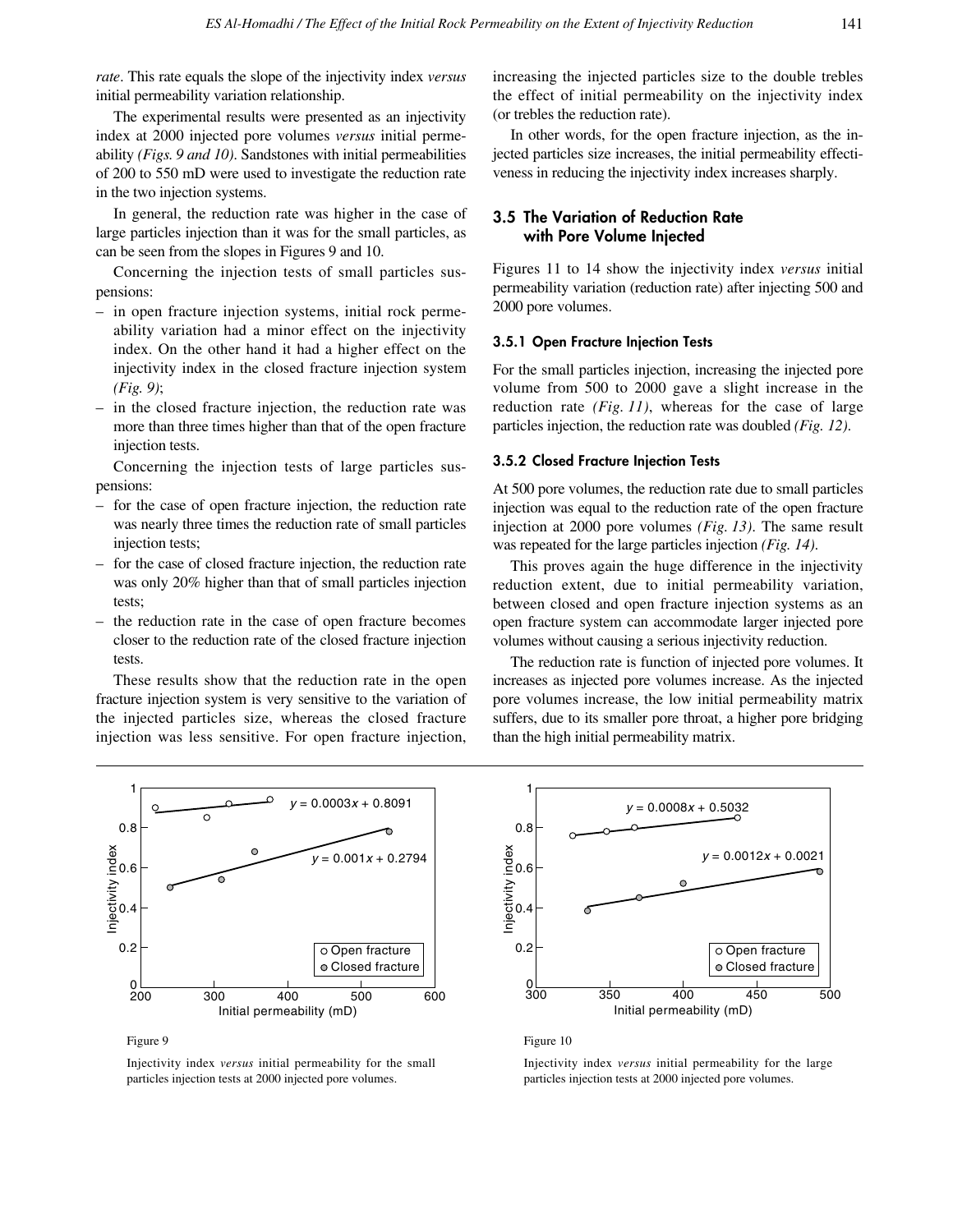

Figure 11

Reduction rate of small particles injection through open fracture systems at two injected pore volumes.



Figure 13

Reduction rate of small particles injection through closed fracture systems at two injected pore volumes.

For the case of small particles injection, this increase was much higher in the closed fracture injection than it was in open fracture injection tests. For the case of large particles injection, the opposite trend was observed. These results indicate again the sensitivity of the open fracture injection to the injected particles size variation.

# **CONCLUSIONS**

In the open fracture injection, the large flow area enhances the injectivity, whereas the very low flow velocity through the rock matrix causes some reduction in the injectivity.

At the start of injection, the injectivity for the fracture system was nearly six times higher than that of the closed fracture system. After injecting 2000 pore volumes, this difference increases to nine times.



#### Figure 12

Reduction rate of large particles injection through open fracture systems at two injected pore volumes.





Reduction rate of large particles injection through closed fracture systems at two injected pore volumes.

In fracture injection systems, reducing the size of the particles contained in the injected brine to less than 3 µm insures a good injectivity for a long time.

For the tested injected particle-size distribution, a lower initial rock permeability can cause a higher injectivity loss in the closed fracture system than it does in the open fracture system.

For the tested injected particle-size distributions, the reduction rate in the open fracture injection system is very sensitive to the variation in the size of the injected particles, whereas the closed fracture system is less sensitive. The driving force of the flow in the case of closed fracture can flush particles, having a mean size of and less than  $5 \mu m$ , deep into the formation. But in the open fracture case, the low flow velocity produces a weak driving force with less ability to drive these particles deep into the formation,